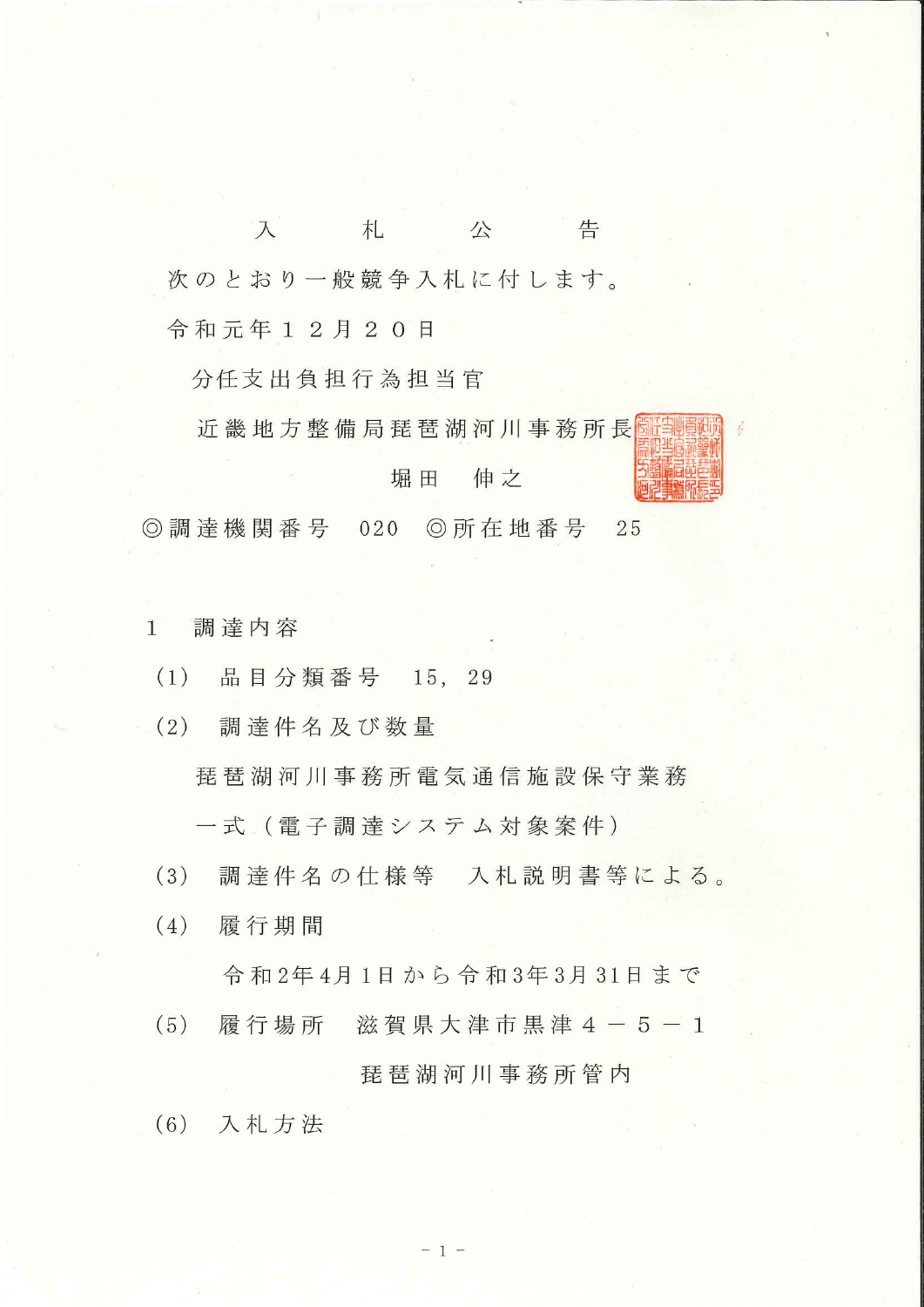落 札 者 の 決 定 は 、 総 合 評 価 方 式 を も っ て 行 う の で 、 総 合 評 価 の た め の 性 能 ・ 機 能 ・ 技 術 能力等に関する書類を提出すること。なお、 落 札 決 定 に あ た っ て は 、 入 札 書 に 記 載 さ れ た 金 額 に 当 該 金 額 の 100分 の 10に 相 当 す る 額 を 加 算 し た 金 額 ( 当 該 金 額 に 1 円 未 満 の 端 数 が あ る と き は 、 そ の 端 数 金 額 を 切 り 捨 て た 金 額 と する。)をもって落札価格とするので、入札者 は 消 費 税 及 び 地 方 消 費 税 に 係 る 課 税 事 業 者 で あ る か 免 税 事 業 者 で あ る か を 問 わ ず 、 見 積 も っ た 契 約 希 望 金 額 の 110分 の 100に 相 当 す る 金 額を記載した入札書を提出すること。

原則 と し て 、 当 該 入 札 の 執 行 に お い て 入 札 執 行 回 数 は 2回 を 限 度 と す る 。

詳 細 は 入 札 説 明 書 に よ る 。

(7) 電 子 調 達 シ ス テ ム ( G E P S ) の 利 用 本 案 件 は 、 証 明 書 等 の 提 出 、 入 札 を 電 子 調 達 シ ステムで行う対象案件である。なお、電子調 達システムによりがたい場合は、紙入札方式 参加願を提出し、紙入札方式に変えることが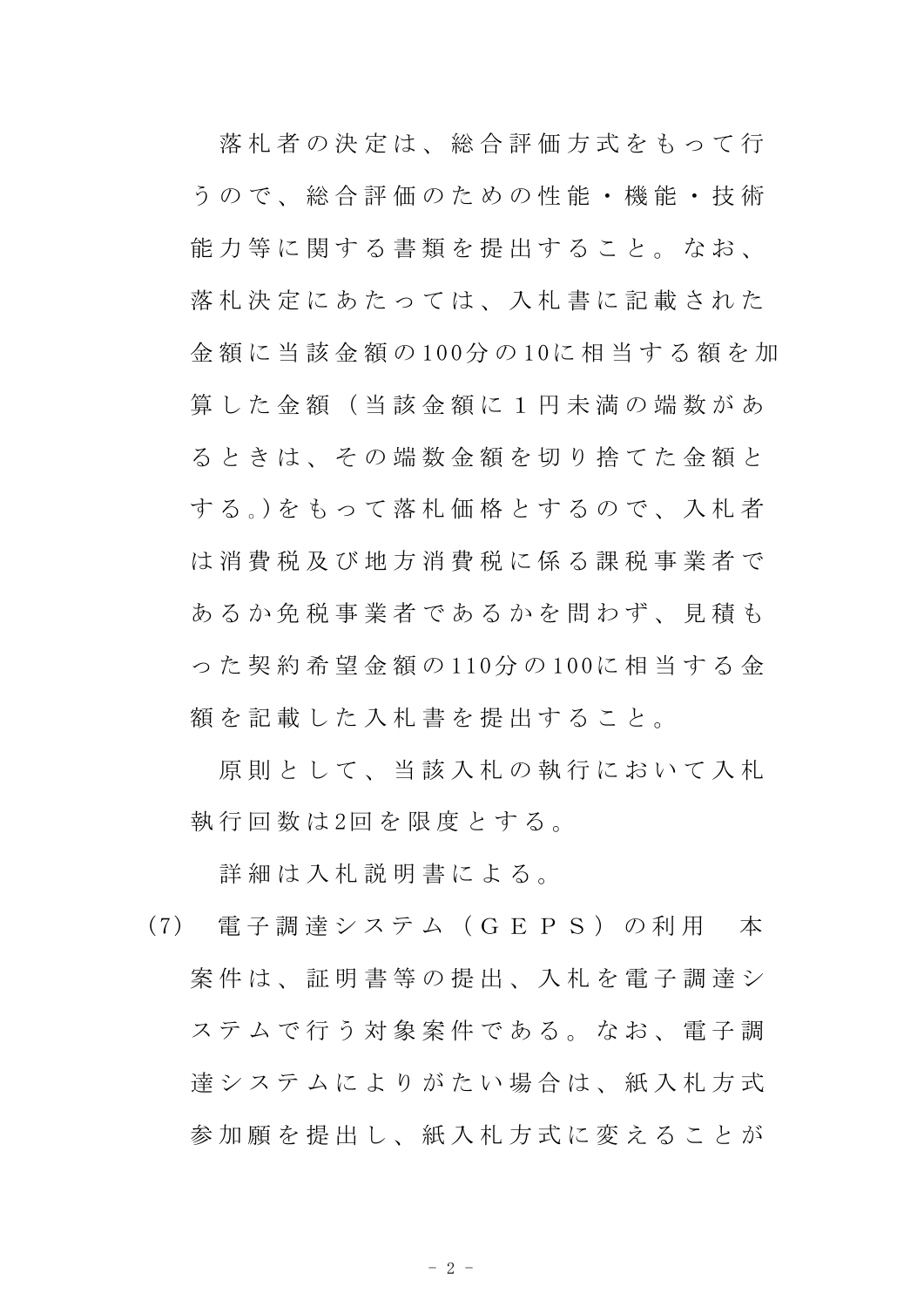できる。

- 2 競 争 参 加 資 格
- (1) 予 算 決 算 及 び 会 計 令 第 70条 及 び 第 71条 の 規 定 に該当しない者であること。
- (2) 平 成 31・32・33年 度 国 土 交 通 省 競 争 参 加 資 格

( 全 省 庁 統 一 資 格 ) 「 役 務 の 提 供 等 」 の 近 畿 地 域 の 競 争 参 加 資 格 を 有 す る 者 で あ る こ と 。

なお、当該資格に係る申請については、

「 競 争 参 加 者 の 資 格 に 関 す る 公 示 」 ( 平 成 30 年 11月 26日 付 官 報 )の 別 表 に 記 載 さ れ て い る 申 請 受 付 窓 口 ( 近 畿 地 方 整 備 局 総 務 部 契 約 課 ほ か)にて随時受け付けている。

- (3) 証 明 書 等 の 受 領 期 限 の 日 か ら 開 札 の 時 ま で の 期 間 に 、 近 畿 地 方 整 備 局 長 か ら 指 名 停 止 を 受けていないこと。
- (4) 会 社 更 生 法 に 基 づ き 更 生 手 続 開 始 の 申 し 立 て がなされている者又は民事再生法に基づき再 生 手 続 開 始 の 申 し 立 て が な さ れ て い る 者 ( 「 競 争 参 加 者 の 資 格 に 関 す る 公 示 」 に 基 づ
	- く 「 会 社 更 生 法 及 び 民 事 再 生 法 開 始 に 基 づ く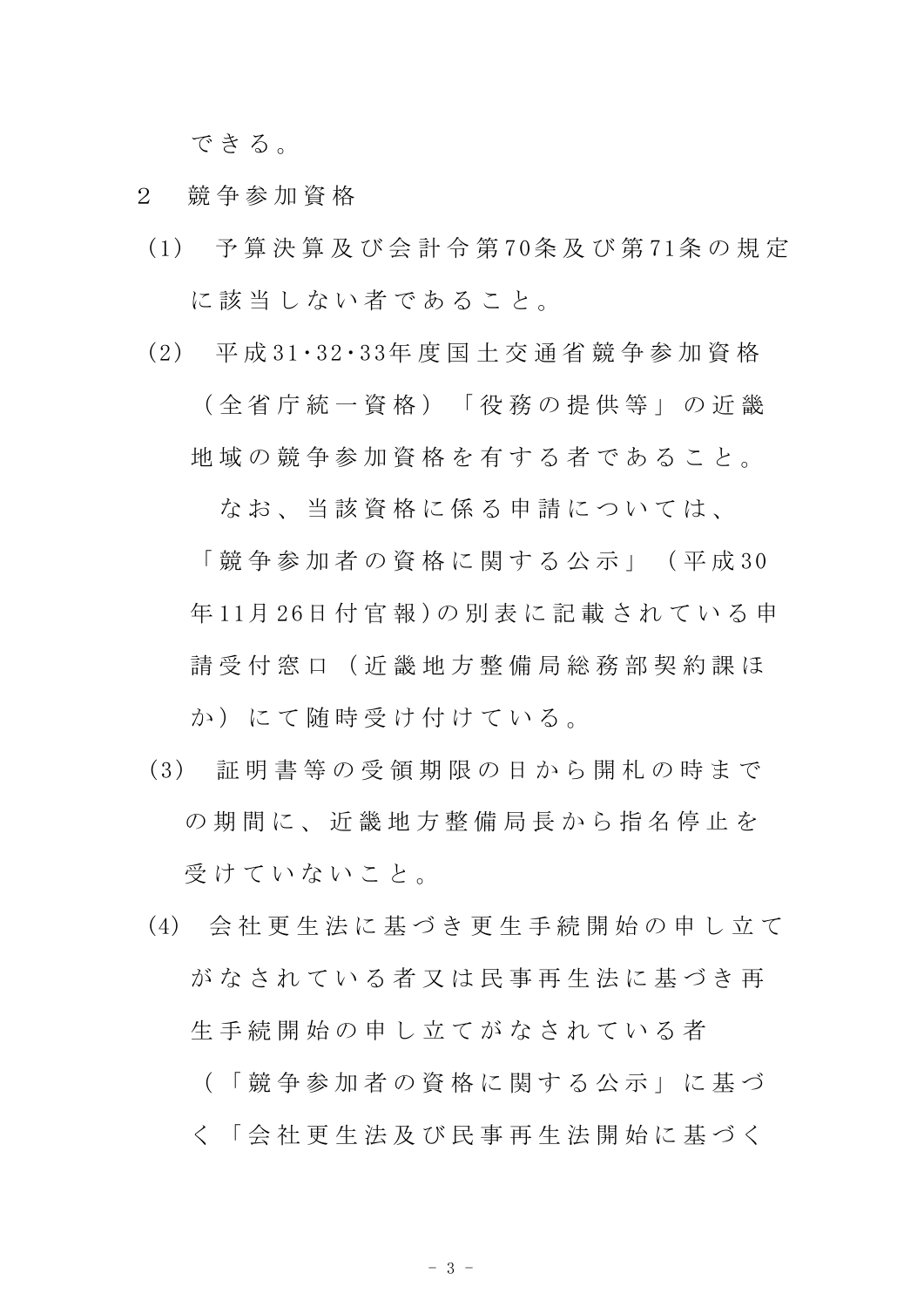更 生 手 続 の 決 定 等 を 受 け た 者 の 手 続 」 を 行 っ

た者を除く。) でないこと。

- (5) 電 子 調 達 シ ス テ ム に よ る 場 合 は 、 電 子 認 証 (ICカード)を取得していること。
- (6) 入 札 説 明 書 を 3(3)の 交 付 方 法 に よ り 直 接 入 手した者であること。
- (7) 警 察 当 局 か ら 、 暴 力 団 員 が 実 質 的 に 経 営 を 支 配 す る 者 又 は こ れ に 準 ず る 者 と し て 、 国 十 交 通 省 が 発 注 す る 業 務 等 か ら の 排 除 要 請 が あ

り、当該状態が継続しているものでないこと。

(8) 入 札 説 明 書 に 定 め る 履 行 実 績 が あ り 、 実 績 が

確認出来る資料を提出した者であること。

- (9) 予 定 さ れ る 管 理 技 術 者 に つ い て は 、 入 札 説 明 書 に 定 め る 要 件 を 満 た す 者 で あ る こ と 。
- (10) 総 合 評 価 項 目 の 「 業 務 実 施 方 針 」 に お け る 要 求 要 件 を 全 て 満 た す こ と が で き る 者 で あ る こ と 。
- 3 証 明 書 等 及 び 入 札 書 の 提 出 場 所 等
- (1) 電 子 調 達 シ ス テ ム の U R L 、 入 札 書 の 提 出 場所、契約条項を示す場所及び問い合わせ先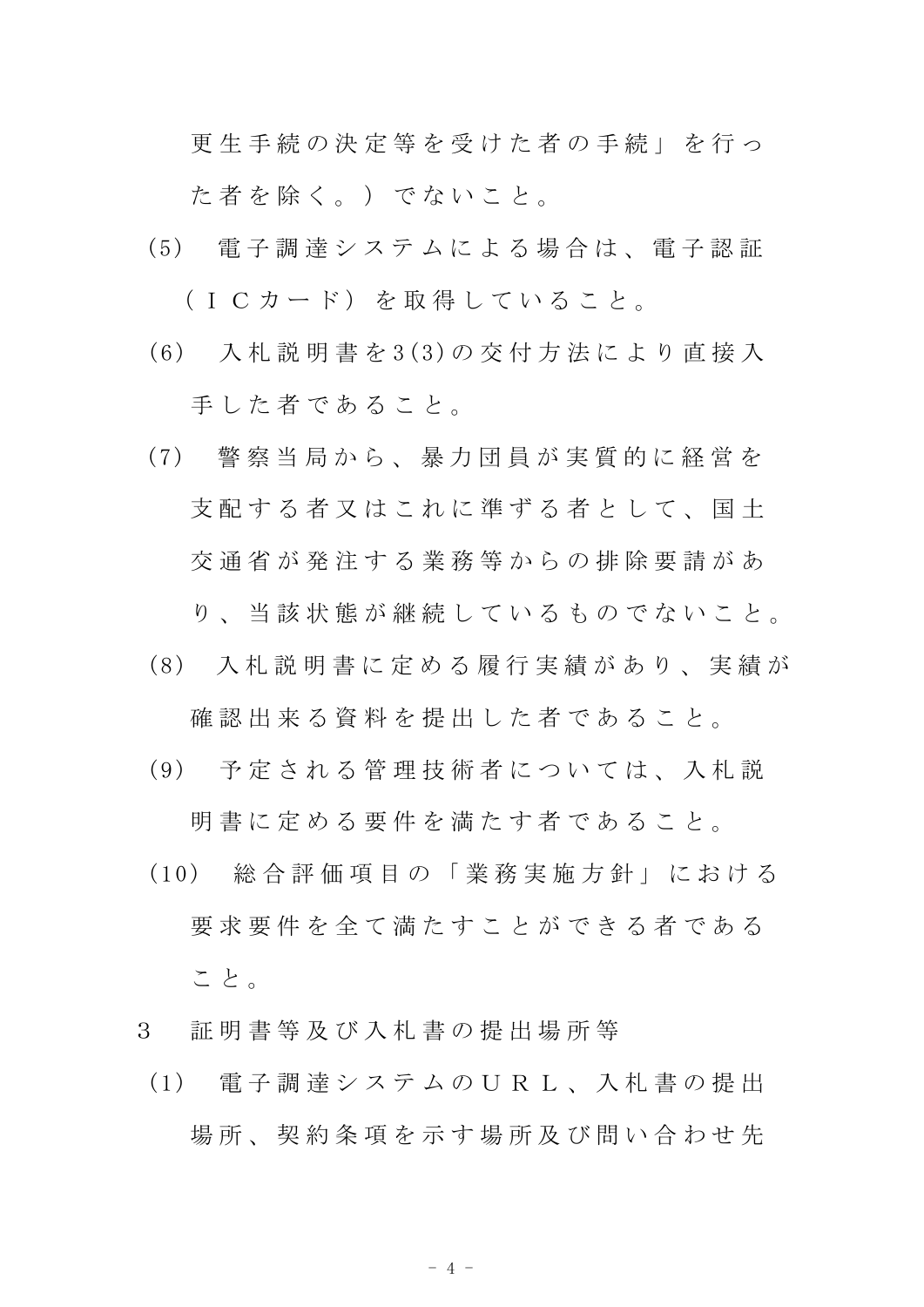政 府 電 子 調 達 シ ス テ ム

https://www.geps.go.jp/

〒 520-2279 滋賀県大津市黒津4-5-1 国 土 交 通 省 近 畿 地 方 整 備 局 琵 琶 湖 河 川 事 務 所

建設 専 門 官 山 田 勝 史

TEL077-546-0812(内 線 402)

(2) 紙 入 札 方 式 に よ る 入 札 書 の 提 出 場 所 、 契 約 条 項 を 示 す 場 所 及 び 問 い 合 わ せ 先

上 記 3(1)の 問 い 合 わ せ 先 に 同 じ

(3) 入 札 説 明 書 の 交 付 す る 場 所 及 び 方 法

電子調達システムにより交付する。(質問回 **答 等 を 、 電 子 調 達 シ ス テ ム の 調 達 資 料 ダ ウ ン ロ** ード機能を用いて行うため、資料のダウンロー ド の 際 に 「 ダ ウ ン ロ ー ド し た 案 件 に つ い て 訂 正

・ 取 消 が 行 わ れ た 際 に 更 新 通 知 メ ー ル の 配 信 を 希望する」にチェックを入れること。)

ただし、やれを得ない事由により、雷子調達 シ ス テ ム に よ り 入 手 が 出 来 な い 場 合 は 、 上 記 3 (1)に 問 い 合 わ せ る こ と 。

(4) 電 子 調 達 シ ス テ ム に よ る 入 札 書 類 デ ー タ (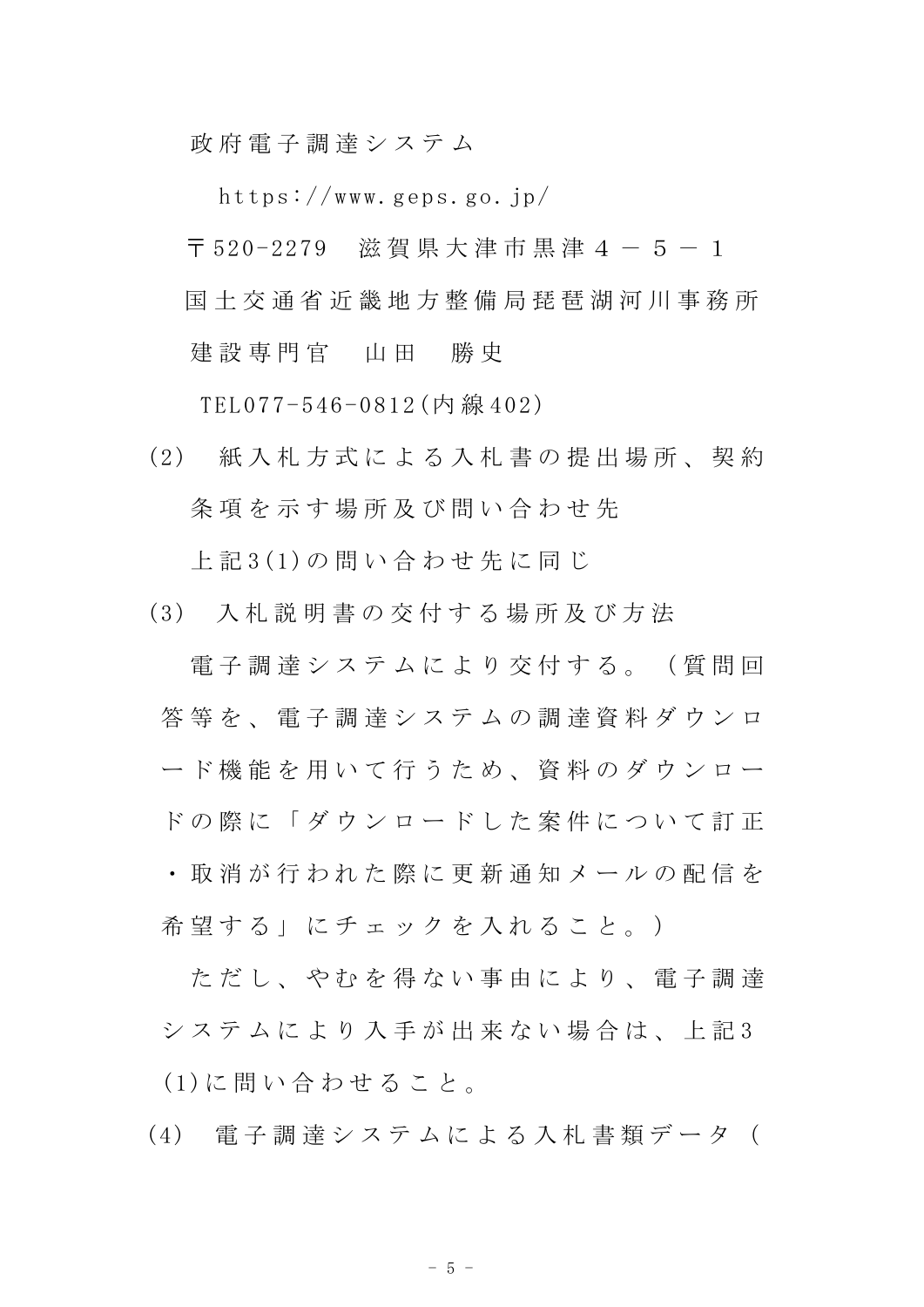証明書等)の受領期限、及び紙入札方式によ る 証 明 書 等 の 受 領 期 限

令 和 2 年 1 月 2 9 日 1 2 時 0 0 分

(5) 電 子 調 達 シ ス テ ム に よ る 入 札 書 の 受 領 期 限 、 及 び 紙 入 札 ・ 郵 送 等 に よ る 入 札 書 の 受 領 期 限

令 和 2 年 2 月 2 7 日 1 2 時 0 0 分

(6) 開 札 の 日 時 及 び 場 所

令 和 2 年 2 月 2 8 日 1 0 時 0 0 分

- 国土 交 通 省 近 畿 地 方 整 備 局 琵 琶 湖 河 川 事 務所 入札室
- 4 その他
- (1) 契 約 手 続 に 使 用 す る 言 語 及 び 通 貨 日 本 語 及 び 日 本 国 通 貨 。
- (2) 入 札 保 証 金 及 び 契 約 保 証 金 免 除
- (3) 入 札 者 に 要 求 さ れ る 事 項

① 電 子 調 達 シ ス テ ム に よ り 参 加 を 希 望 す る 者 は 、 上 記 3(4)の 受 領 期 限 ま で に 入 札 書 類 デ ー タ ( 証 明 書 等 ) を 上 記 3 (1)に 示 す U R L よ り 、 雷 子 調 達 シ ス テ ム を 利 用 し て 提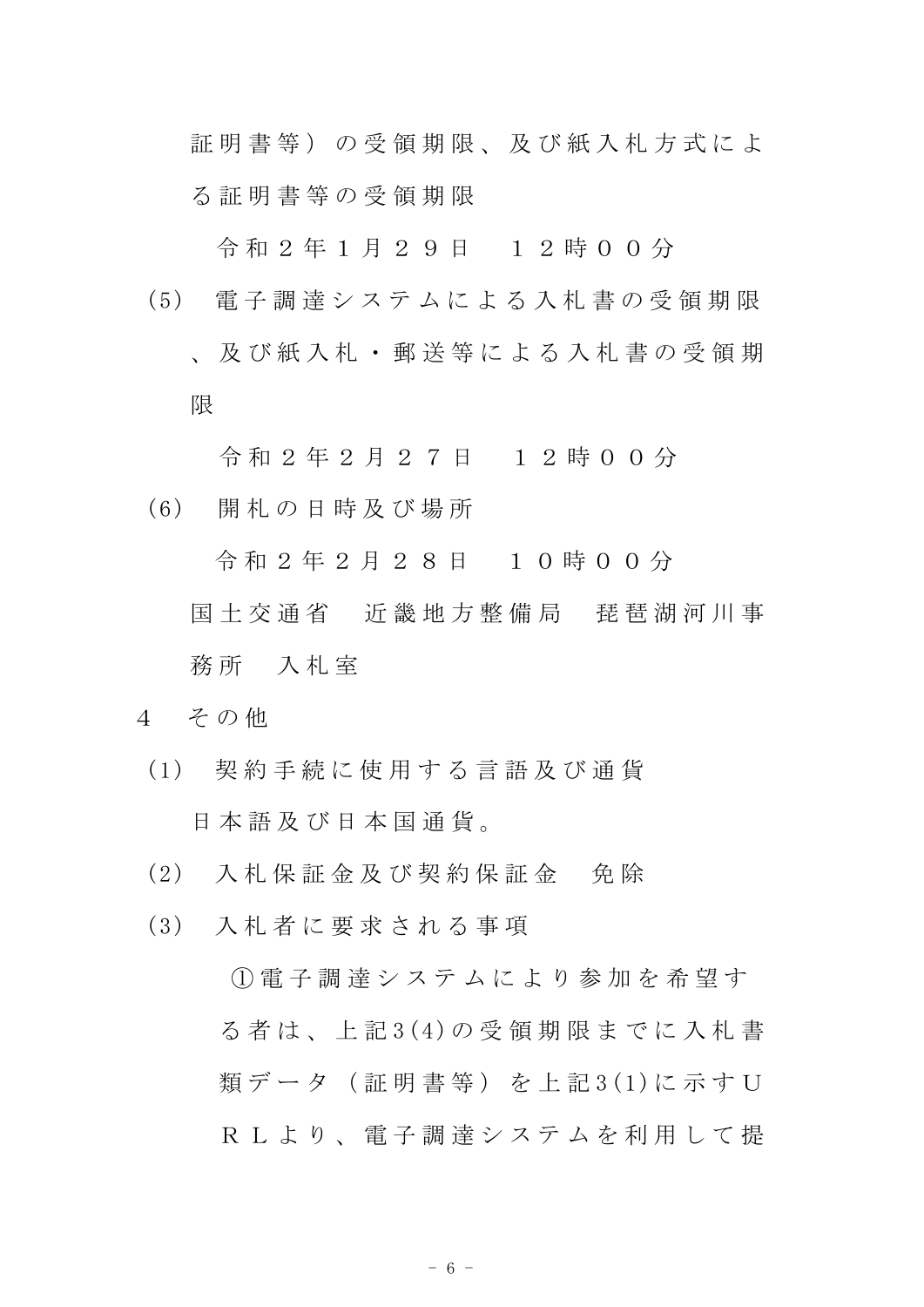出 し な け れ ば な ら な い 。

② 紙 入 札 方 式 に よ り 参 加 を 希 望 す る 者 は 上 記 3(4)の 受 領 期 限 ま で に 必 要 な 証 明 書 等 を 上 記 3(2)に 示 す 場 所 に 提 出 し な け れ ば な らない。

なお、1020いずれの場合も、開札日の前日 までの期間において必要な証明書等の内容に 関する分任支出負担行為担当官からの照会があ っ た 場 合 に は 、 説 明 し な け れ ば な ら な い 。

- (4) 落札対象 証明書等は、分任支出負担行為担 当官において技術審査を行い、当該業務の遂 行 が 可 能 と 認 め ら れ る と 判 断 し た 当 該 証 明 書 等に係る入札書のみを落札対象とする。
- (5) 入 札 の 無 効 競 争 に 参 加 す る 資 格 を 有 し な い 者 の し た 入 札 及 び 入 札 の 条 件 に 違 反 し た 入 札 は 無 効 と す る 。
- (6) 契 約 書 作 成 の 要 否 要
- (7) 落 札 者 の 決 定 方 法 総 合 評 価 落 札 方 式 と す る 。 上 記 4 (3)に 従 い 証 明 書 等 を 提 出 し た 入 札 者 で あって、上記 2 の 競 争 参 加 資 格 を 全 て 満 た し、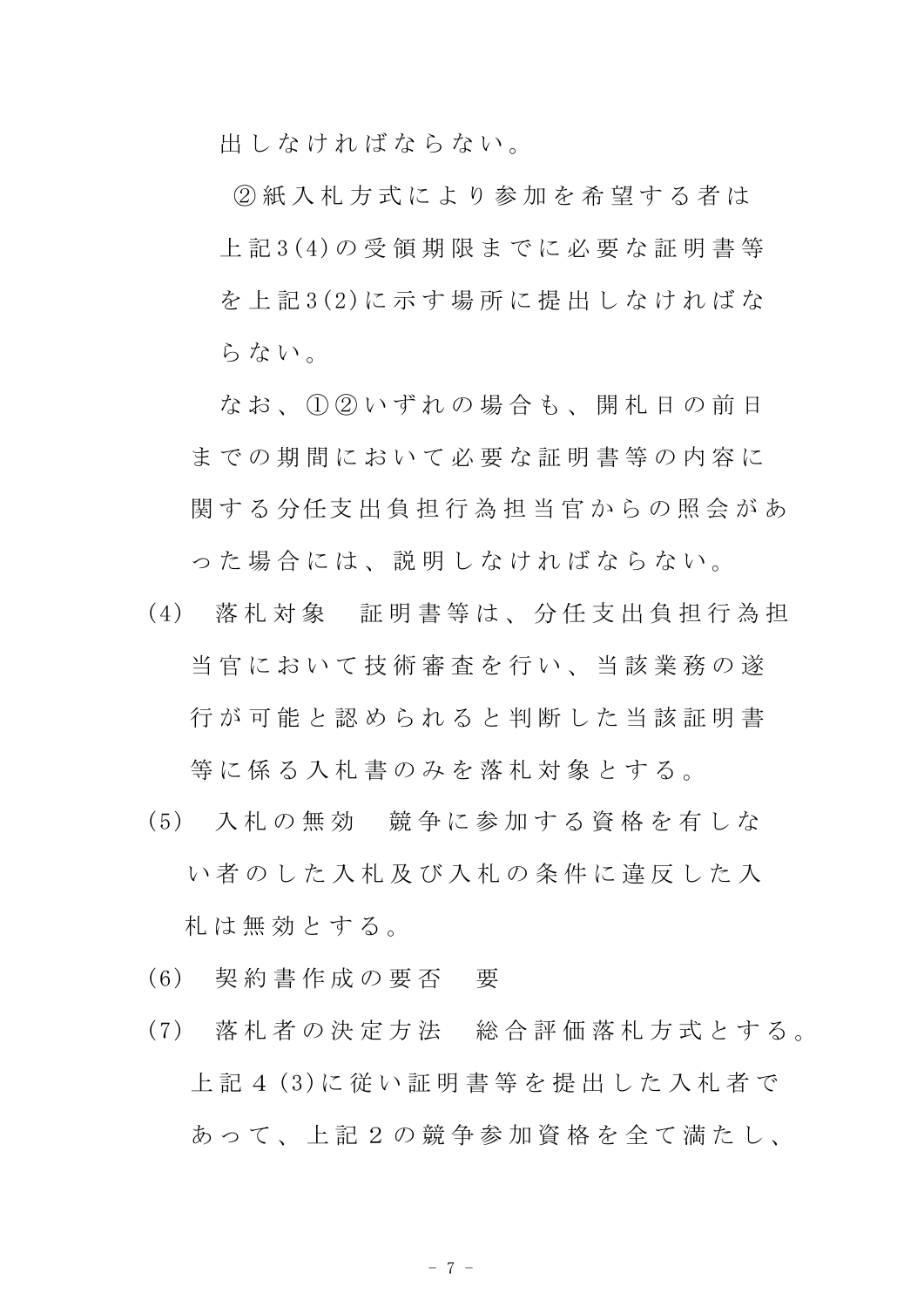本公告及び入札説明書において明らかにした 性 能 ・ 機 能 ・ 技 術 能 力 等 の 要 求 要 件 の う ち 必 須とされた項目の最低限の要求要件を全て満 たし、当該入札者の入札価格が予算決算及び 会 計 令 第 79条 の 規 定 に 基 づ い て 作 成 さ れ た 予 定 価 格 の 制 限 の 範 囲 内 で あ り 、 か つ 、 当 該 入 札 者 の 申 し 込 み に 係 る 性 能 等 の 各 評 価 項 目 の 得点の合計を当該入札者の入札で除して得た 数値の最も高い者をもって落札者とする。

た だ し 、 落 札 者 と な る べ き 者 の 入 札 価 格 に よっては、その者により当該契約の内容に適 合 した 履 行 が な さ れ な い お そ れ が あ る と 認 め られるとき、又はその者と契約を締結するこ と が 公 正 な 取 引 の 秩 序 を 乱 す こ と と な る お そ れ が あ っ て 著 し く 不 適 当 で あ る と 認 め ら れ る と き は 、 予 定 価 格 の 制 限 の 範 囲 内 の 価 格 を も っ て 入 札 し た 他 の 者 の う ち 、 得 点 の 合 計 を 入 札 価 格 で 除 し て 得 た 数 値 の 最 も 高 い 者 を 当 該 契約の落札者とすることがある。

(8) 手続きにおける交渉の有無 無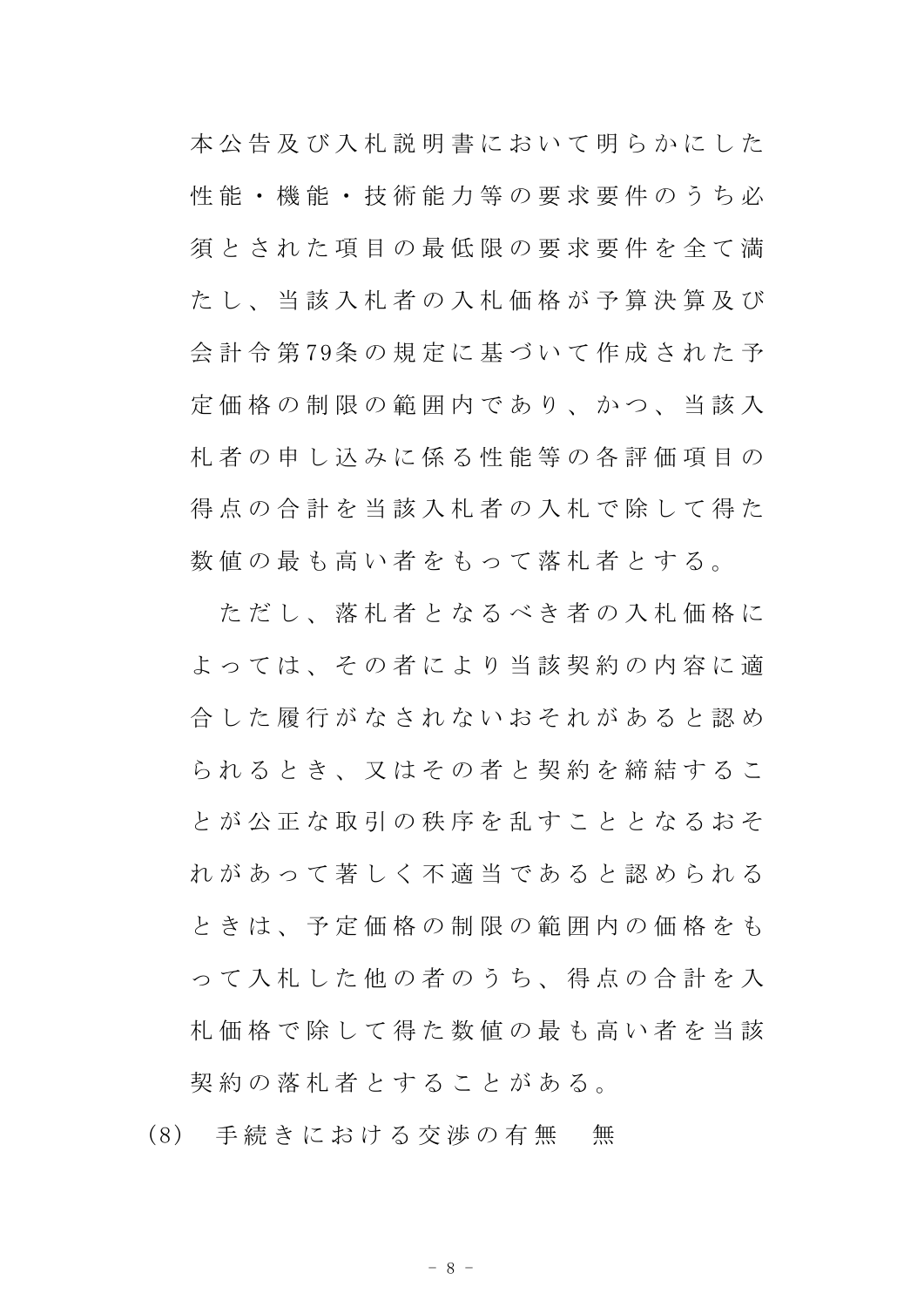- (9) 詳 細 は 入 札 説 明 書 に よ る 。
- 5 Summary
- (1) Official in charge of disbursement of the procuring entity : Nobuyuki Hotta Director-General of Biwako Office of River,Kinki Regional Development Bureau
- (2) Classification of the services to be required : 15, 29
- (3) Nature and quantity of the services to be required : Biwako Office of River Telecommunication equipment maintenance 1set
- (4) Fulfillment period : From 1 April, 2020 through 31 March, 2021
- (5) Fulfillment place : 4-5-1, Kurozu, Otsu-City, Shiga-Prefecture,within the jurisdiction of Biwako Office of River
- (6) Qualification for participating in the tendering procedures : Suppliers eligible for participating in the proposed te-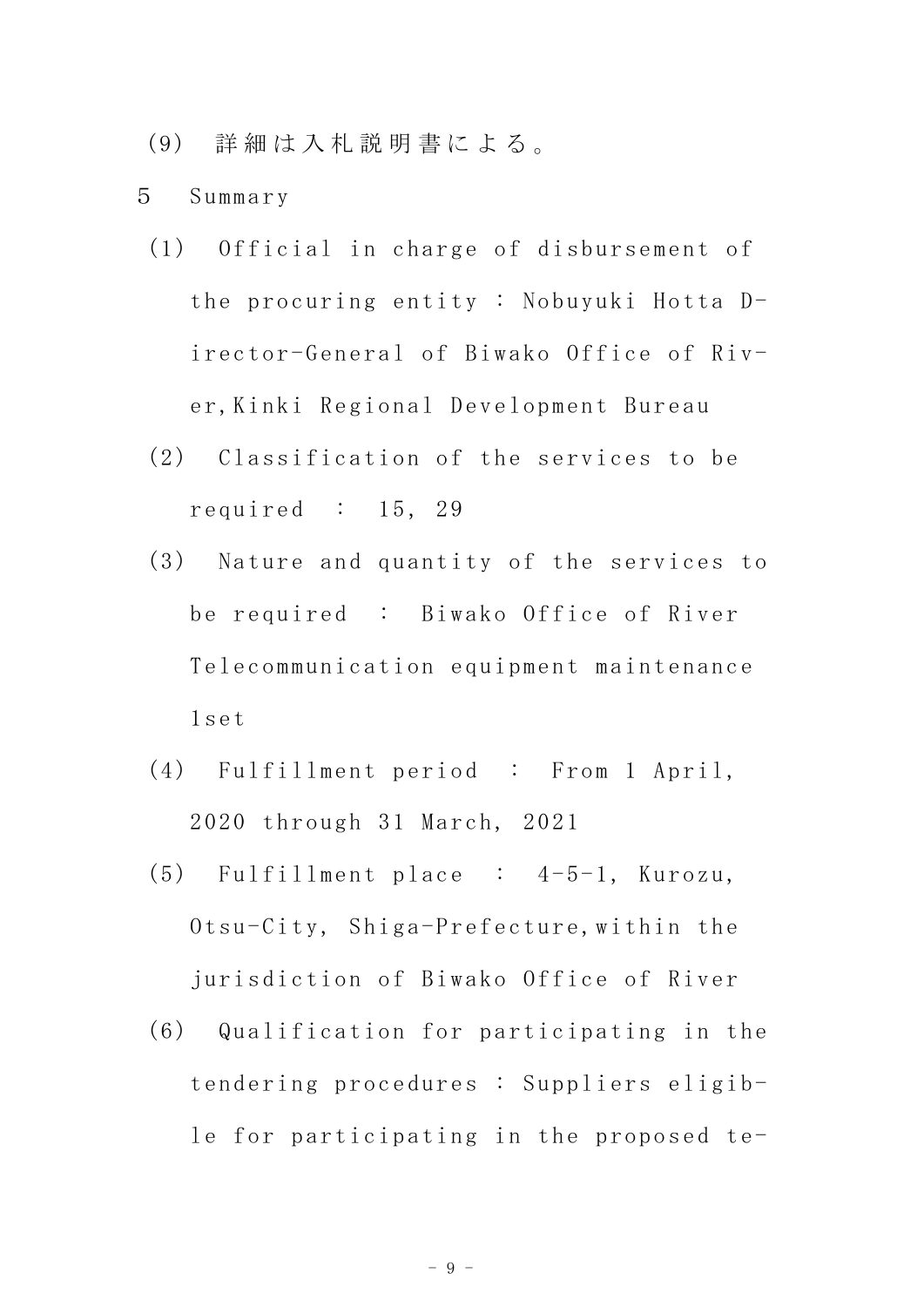nder are those who shall :

- ① not come under Article 70 and 71 of the Cabinet Order concerning the Budget, Auditing and Accounting.
- ① have " provision of services" in Kinki Area,in the fiscal year 2019/2020/ 2021 in terms of qualification for participating in tenders by Ministry of Land, Infrastructure, Transport and Tourism (Single qualification for every ministry and agency).
- ③ not be under suspension of nomination by Director-General of Kinki Regional Development Bureau from Time-limit for submission of certificate to Tender Opening.
- ④ not be the stated person under the commencement of reorganization proceedings or under the beginning of rehabilitation proceedings(except for the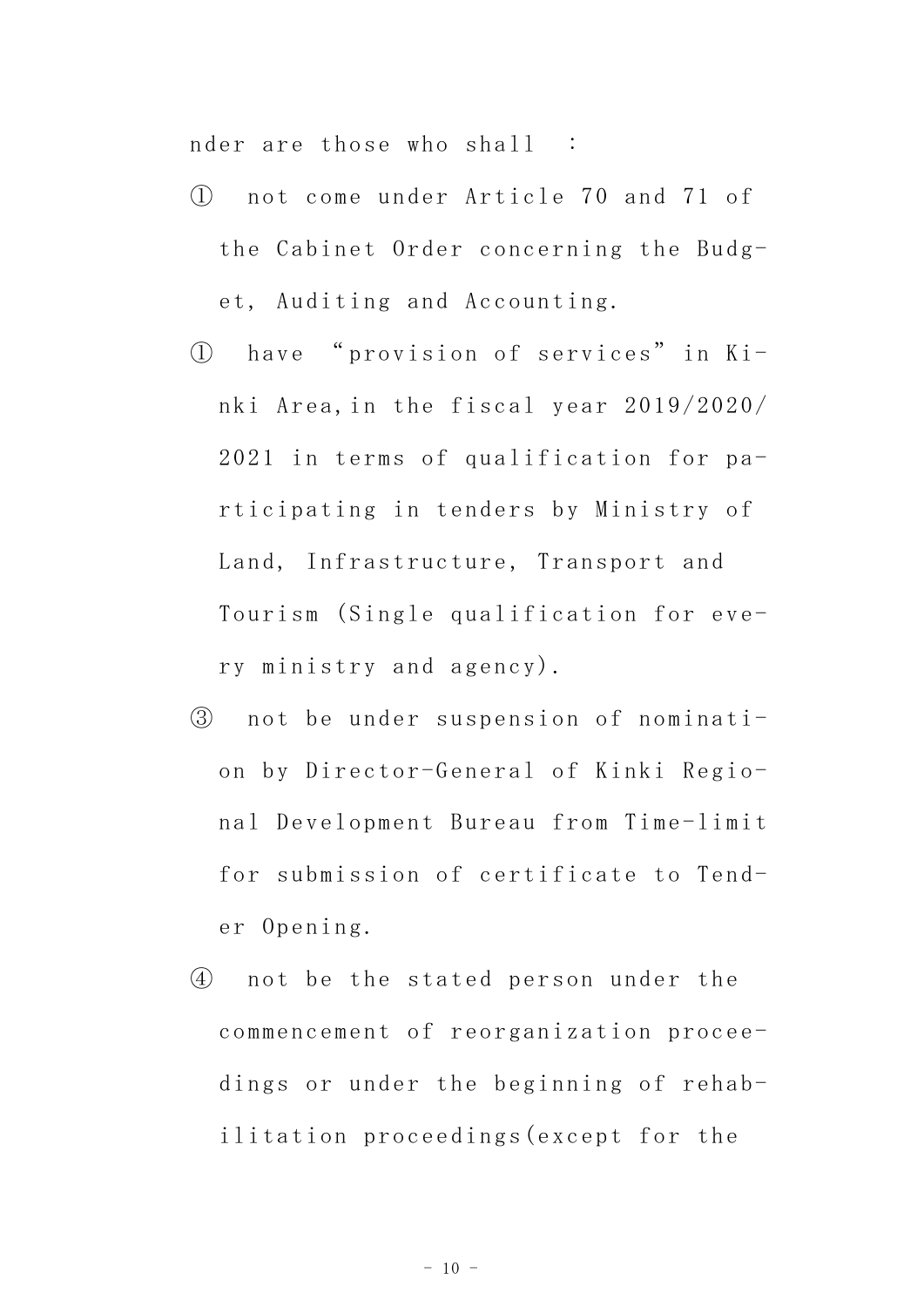person who has the procedure of reapplication under the notification of the competing participation qualification).

- ⑤ acquire the electric certification in case of using the Electric Tendering system https://www.geps.go.jp/
- ⑥ The person who obtained the tender manual from official in charge of disbursement of the procuring entity directory
- ⑦ not be the person that a gangster influence management substantially or the person who has exclusion request from Ministry of Land, Infrastructure, Transport and Tourism is continuing state concerned
- ⑧ have proven records to have actually manufactured or delivered the products stipulated in the tender manual